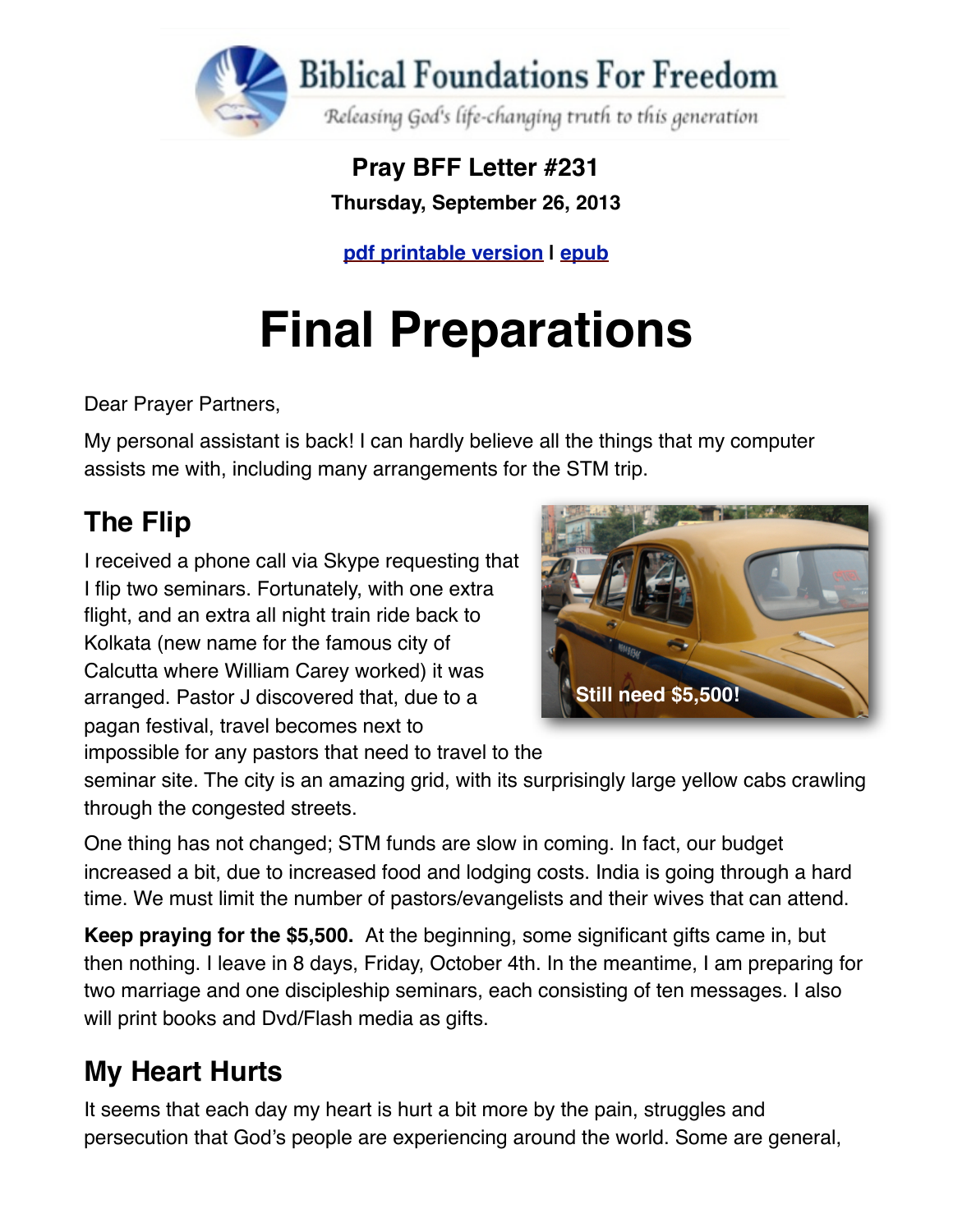like the attack on the Nairobi mall, bombings of Egyptian and Pakistan churches, but they are added to the personal situations I know.

• In Nigeria, Rev. Godstime's little daughter, Esther, lies sick with Malaria. She recently had a transfusion due to the worsening of her condition.

• Pampa, the coordinator's wife, has not fully recovered and suffers from heart palpitations especially when people are talking to her. May God's light and love shine in her heart to give her peace and healing.

• Two house churches (from the fledgling Bengali churches) are struggling by their growing presence, a neighbor spreads rumors that the church is a conspiracy against the State. (The evil one's opposition, with 1200 families coming out of Hinduism to the Lord this past year, is obvious.)

• Also pray for several of the Bengali pastors/leaders having ministerial needs, with many more suffering the pressures of low income.

The Bengali people (3 above requests) remains the largest unreached people group in the world.

## **Praise!**

- Plans have been gratefully readjusted.
- Further reorganization of the BFF website, including the Amharic and Bengali libraries. (This enables me to load them to DVDs with a properly working index without much extra effort.)
- The [revival message on Jonah](https://vimeo.com/75331779) last Sunday seemed to be well used of the Lord. <https://vimeo.com/75331779>
- There is exciting progress on the Seed Project expansion. More another time!

### **Pray!**

- Above needs.
- Special protection on the coordinator families and ministries.
- Extra grace for my family and ministry while I am away!
- Needed STM funds.

Thanks so much for your prayers!

Paul

Rev. Paul J. Bucknell, President and Instructor

3276 Bainton St, Pittsburgh, PA 15212 USA

Biblical Foundations for Freedom

\_\_\_\_\_\_\_\_\_\_\_\_\_\_\_\_\_\_\_\_\_\_\_\_\_\_\_\_